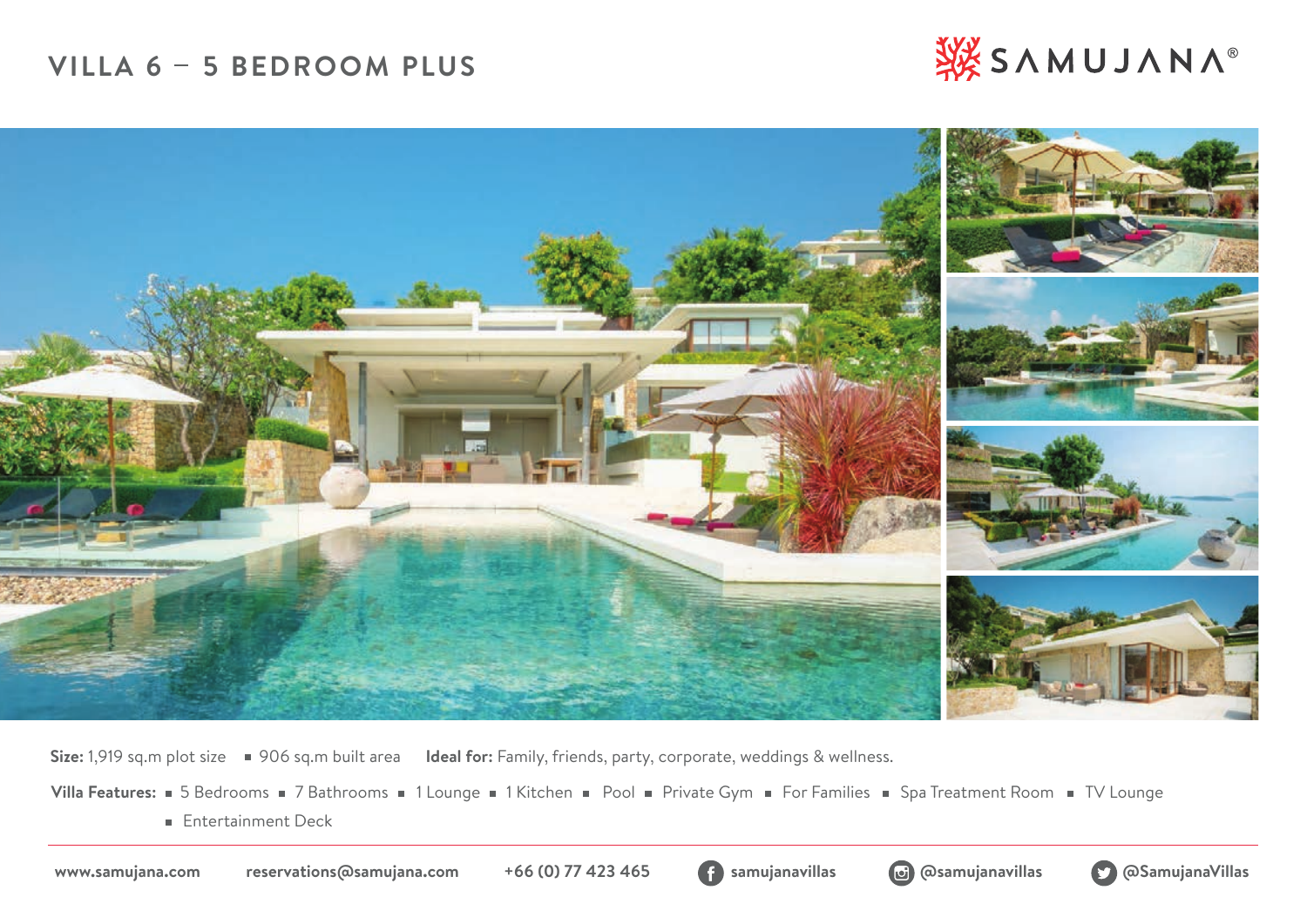

All five ensuite bedrooms feature outdoor terraces, day beds and incredible sea views. A bonus children's room features bunk beds and is adjoined to one of the bedrooms to create a family suite. All bathrooms offer large bathtubs and outdoor showers in some. The open plan kitchen is well equipped and the villa offers a large sunset deck that can be transformed into an entertainment venue. Sweat it out in style in the workout room with a range of equipment or book our Muay Thai champion for a private sparring session. A dedicated spa room is the perfect sanctuary to enjoy a traditional Thai massage, yoga session or couple's retreat. Relax in the television lounge offering a 42-inch plasma screen and surround sound system that extends to the living area or lounge around the infinity edge pool. Villa 6 has it all.

## **VILLA 6 5 BEDROOM PLUS**

## **Your place to**

### **Sleep:**

5 king beds – sleeping up to 10 adults Bunk beds – sleeps 2 children 1 extra bed & 1 crib per villa Hairdryers & in-room safes in all bedroom

### **Be Active:**

Saltwater pool perfect for swimming laps and exercising, fully equipped private gym

## **Refresh:**

Rain showers, oversized bathtubs in some bedrooms, soothing water features, space to breathe, unsurpassed views from all rooms

## **Connect:**

WIFI Connectivity

## **Entertain:**

TV lounge with LCD TV & DVD, Nuvo sound system throughout full service kitchen, sunset deck perfect for cocktails

## **Chill:**

Split level pool decks, dedicated private spa, landscaped gardens, sunny daybeds & decks in all bedroom terraces

## **Enjoy:**

Fully equipped kitchen, private parking at the rental villa and private spa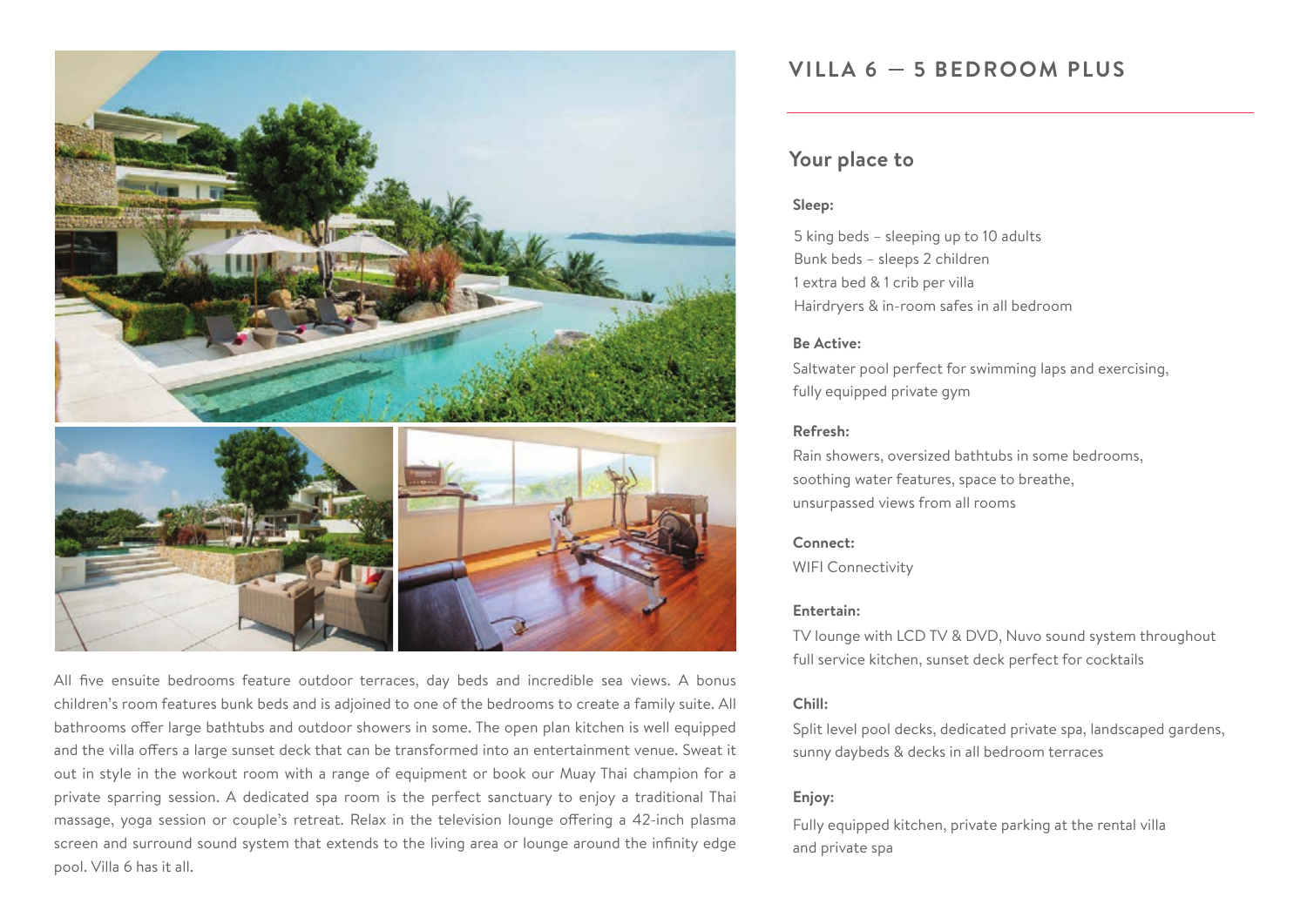# SYMUJANA®

# **FLOOR PLAN**

# **Upper Level**

- Entrance
- Bedroom 1
- Bedroom 2
- Bunk Bedroom
- Deck
- Stairs down to Ground Level

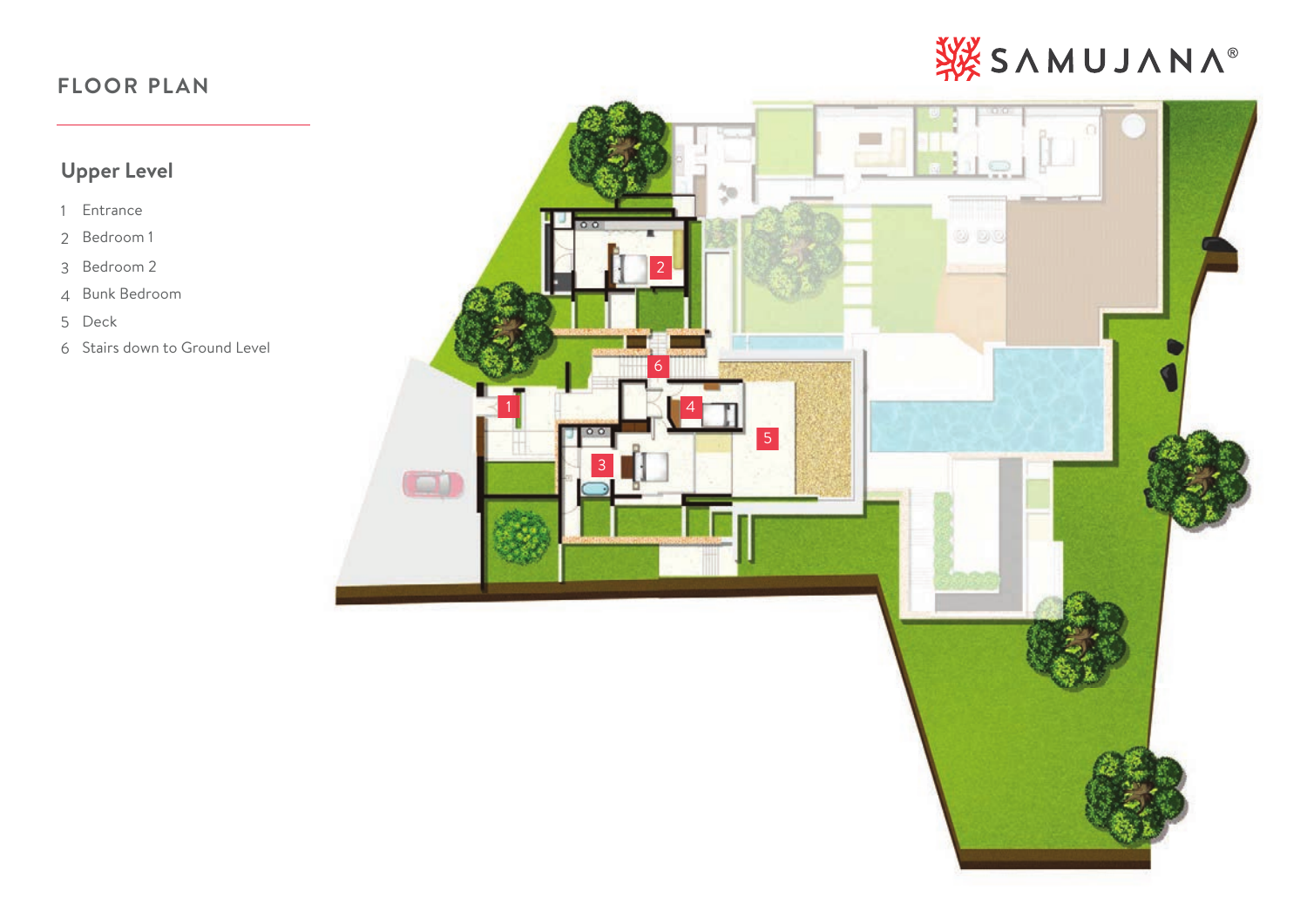# SY SAMUJANA®

# **FLOOR PLAN**

# **Main Level**

- Master Bedroom
- TV Lounge
- Bedroom 3
- Living / Dining
- Kitchen
- Powder Room
- Kichenette
- Deck
- Pool
- Roof Deck
- Steps up to Upper Level and Entrance
- Steps down to Lower Level

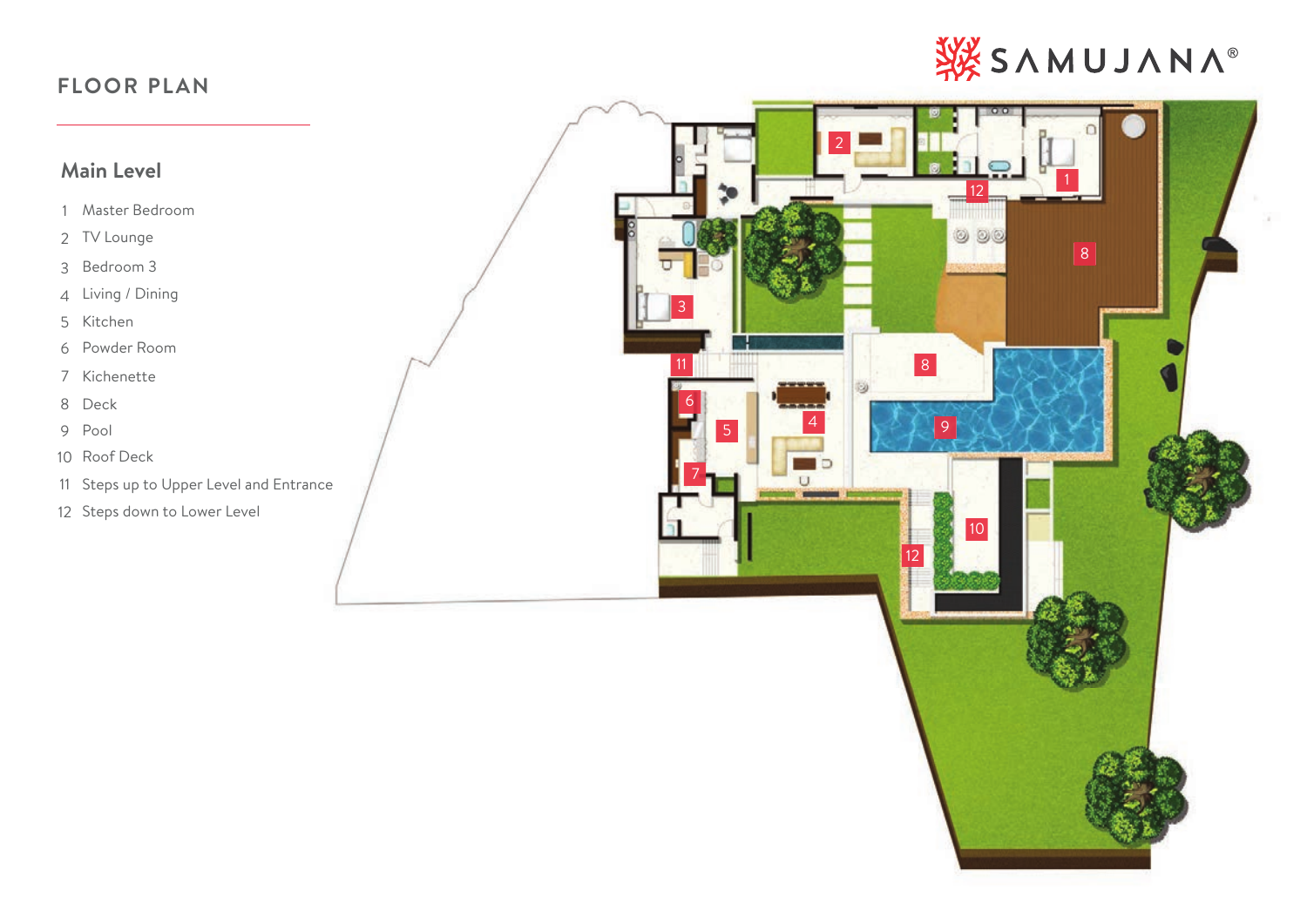# SYMUJANA®

# **FLOOR PLAN**

# **Lower Level**

- Bedroom 4
- Gym
- Private Spa
- Steps up to Ground Level